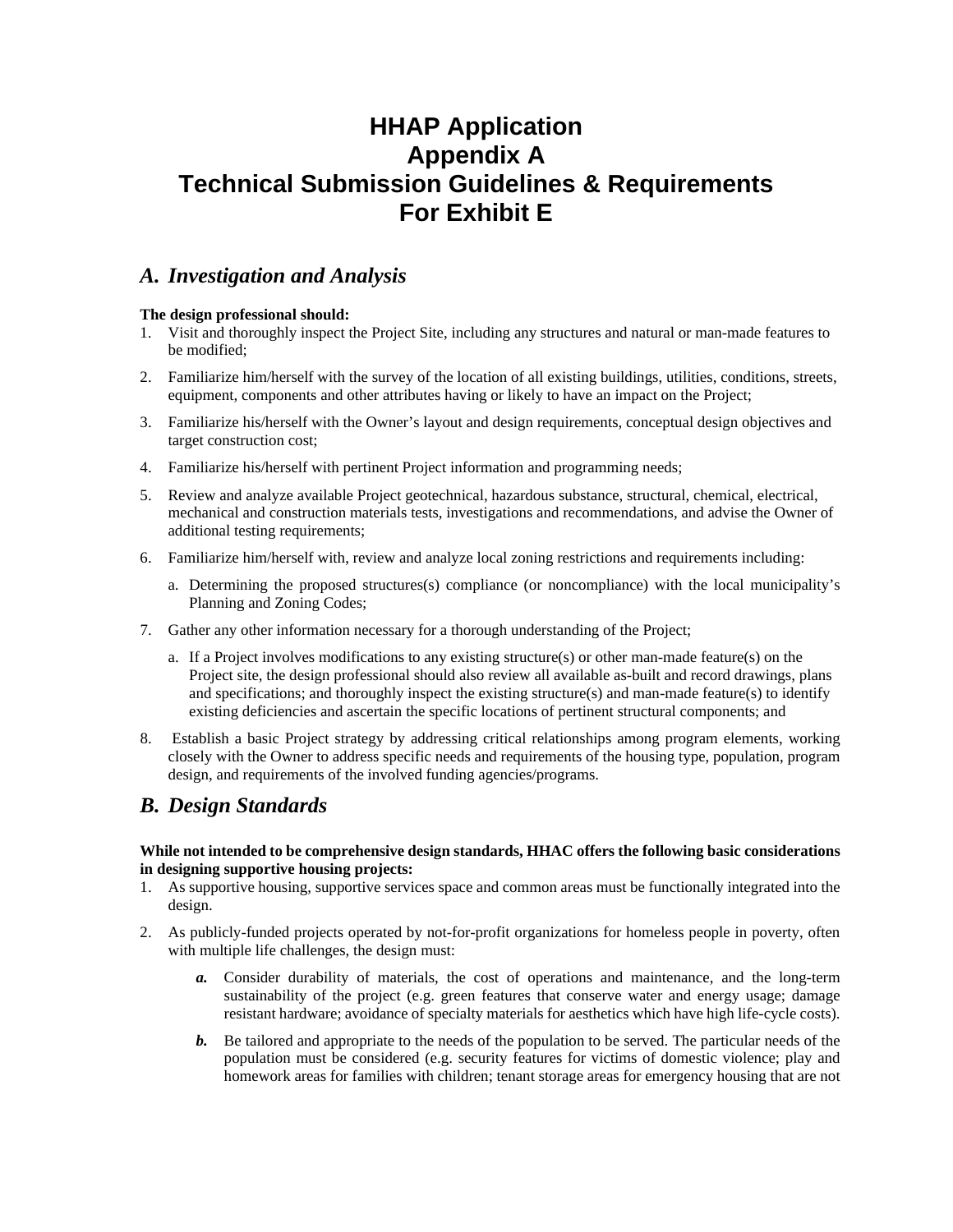conducive to vermin); and

- *c.* Be responsive to the programmatic aspects of a supportive housing (e.g. counseling areas that preserve confidentiality; access to computers for employment-related services; secure medication and/or file storage).
- 3. The design should provide a sense of home and community as opposed to having a commercial or institutional character, provide security, and promote opportunities for socialization.
- 4. Accessibility and visitability should be emphasized and achieved beyond the legal minimums, as the incidence of disabilities is far greater among those who are homeless in comparison with the general population.
- 5. The design professional should consult other available resources with regard to supportive housing design including, but not limited to:
	- *a.* Corporation for Supportive Housing (CSH) Physical Design Standards for Supportive Housing [\(http://www.csh.org/wp-content/uploads/2013/09/DesignStandards\\_F.pdf\)](http://www.csh.org/wp-content/uploads/2013/09/DesignStandards_F.pdf).
	- *b.* NYC Department of Housing Preservation and Development (HPD) Design Guidelines for Supportive Housing [\(http://www1.nyc.gov/assets/hpd/downloads/pdf/developers/sro-constr](http://www1.nyc.gov/assets/hpd/downloads/pdf/developers/sro-constr-guidelines.pdf)[guidelines.pdf](http://www1.nyc.gov/assets/hpd/downloads/pdf/developers/sro-constr-guidelines.pdf) ).
	- *c.* Kent State University "Envisioning Living Environments For People With Mental Illness" [\(http://www.cudc.kent.edu/projects\\_research/research/54056537-Envisioning-Living-](http://www.cudc.kent.edu/projects_research/research/54056537-Envisioning-Living-Environments-For-People-With-Mental-Illness.pdf)[Environments-For-People-With-Mental-Illness.pdf](http://www.cudc.kent.edu/projects_research/research/54056537-Envisioning-Living-Environments-For-People-With-Mental-Illness.pdf) ).
	- *d.* US Department of Housing and Urban Development (HUD) Affordable Housing Design Advisor [\(http://www.designadvisor.org](http://www.designadvisor.org/) ).
	- *e.* NYS Homes and Community Renewal (HCR) Design Handbook [\(http://www.nyshcr.org/Publications/DesignHandbook/](http://www.nyshcr.org/Publications/DesignHandbook/) ).

## *C. Cost Estimate*

#### **The cost estimate shall:**

- 1. Be based upon measurement of physical characteristics, using costs appropriate for the type of work and design.
- 2. Be based upon experience and nationally recognized Construction Specifications Institute (CSI) based estimating systems such as R.S. Means ®, or other generally accepted standard cost estimating system.
- 3. Include an appropriate design contingency, bidding contingency, contractor's overhead and profit, escalation and trade contractor or construction manager general conditions costs.
- 4. Be reflective of the scope of work as illustrated in the narrative, drawings, and outline specifications as included in the technical application.

## *D. Design Submittal Requirements*

#### **The design details submitted with the application shall:** *All Disciplines*

#### **1. Narrative**

a. Provide a written description of the overall scope and extent of the project.

b. Include a general description of project indicating use, architectural concept, conformance to requirements, zoning, lot coverage, codes followed, material and methods of construction.

c. Include general descriptions of all major building components and systems to be incorporated into the project as defined in each specific discipline section.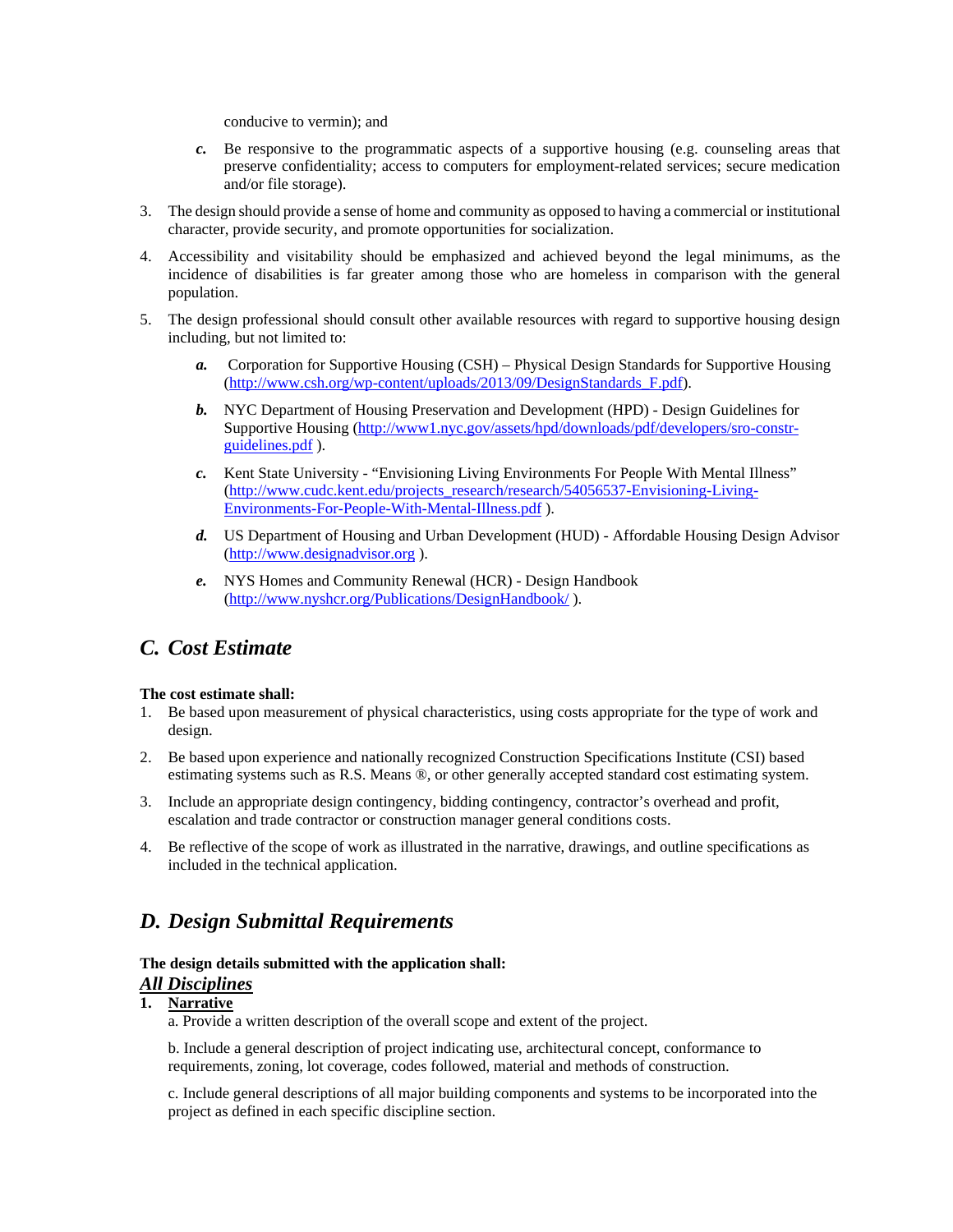#### **2. Codes, Standards and References**

a. Include a code analysis for major requirements, including a description of significant issues to be addressed and proposed solutions.

- b. Provide a detailed listing of all applicable codes, design guidelines and national standards.
- c. Provide a written summary of the code analysis for each applicable code or standard.

d. Provide applicable information relevant to code compliance, including: occupancy classification (include primary and incidental occupancies), construction classification, seismic design category, fire protection requirements and systems, egress, exiting and separation requirements, etc.

e. Provide a preliminary energy analysis of building envelope system demonstrating compliance with the current edition of the New York State Energy Conservation Construction Code.

d. Detail any variance request(s) information made to all authorities having jurisdiction, as applicable to the project.

e. Minimally, demonstrate compliance with the Americans with Disabilities Act (ADA) and all applicable accessibility standards and requirements, and any local code or regulatory requirements applicable to the project.

## **3. Drawings**

- a. Include, specific for each discipline, as applicable; a list of the drawings, general notes, abbreviations, legends, key notes, symbol keys, key plans, column lines, north arrow, and coordinated backgrounds.
- b. Include the following on the cover sheet and all typical drawings: Sponsor name, address and logo, consultant name(s) and address, Project name, project location, project title, project number, sheet name, sheet number, sheet date, drawing scale, graphic scale, revision block and block for seal and signature.
- c. Indicate on all drawings the scale to which they are drawn and shall be appropriate for the specific item being represented.
- d. Adhere to a maximum size of 30"h x 42"w (E size) for all drawings, unless otherwise approved by HHAC.
- e. Coordinate the drawings appropriately with all disciplines.

#### **4. Outline Specifications**

a. Include a complete Table of Contents listing all anticipated sections to be used on the project.

b. Include an outline scope of work description for each specification section. Provide manufacturer, product numbers and quality standards for proposed products.

#### *Architectural*

#### **1. Drawings**

- a. Include a Location Plan showing the project location at a scale of  $1" = 100"$ .
- b. Include a Site Plan  $(1<sup>n</sup> = 40<sup>n</sup>$  scale minimum) depicting the location of building or buildings in relation to the immediate area around it, all existing and/or proposed utility lines, grading, site improvement, lighting, walks, roads and parking, grade elevations, locations of storm water runoff and retention areas, and basic topography to the extent of existing information.
- c. Include Floor Plans  $(1/8<sup>n</sup> = 1<sup>n</sup>$  scale minimum, unless otherwise approved by HHAC) which depict all required spaces, doors, windows, stairs, square footage, planned occupancies, elevators, exits, and major items of fixed equipment, and illustrate reasonable compatibility with routings of mechanical and electrical services.

d. Include a Roof plan(s) indicating the approximate location of all equipment and accessories.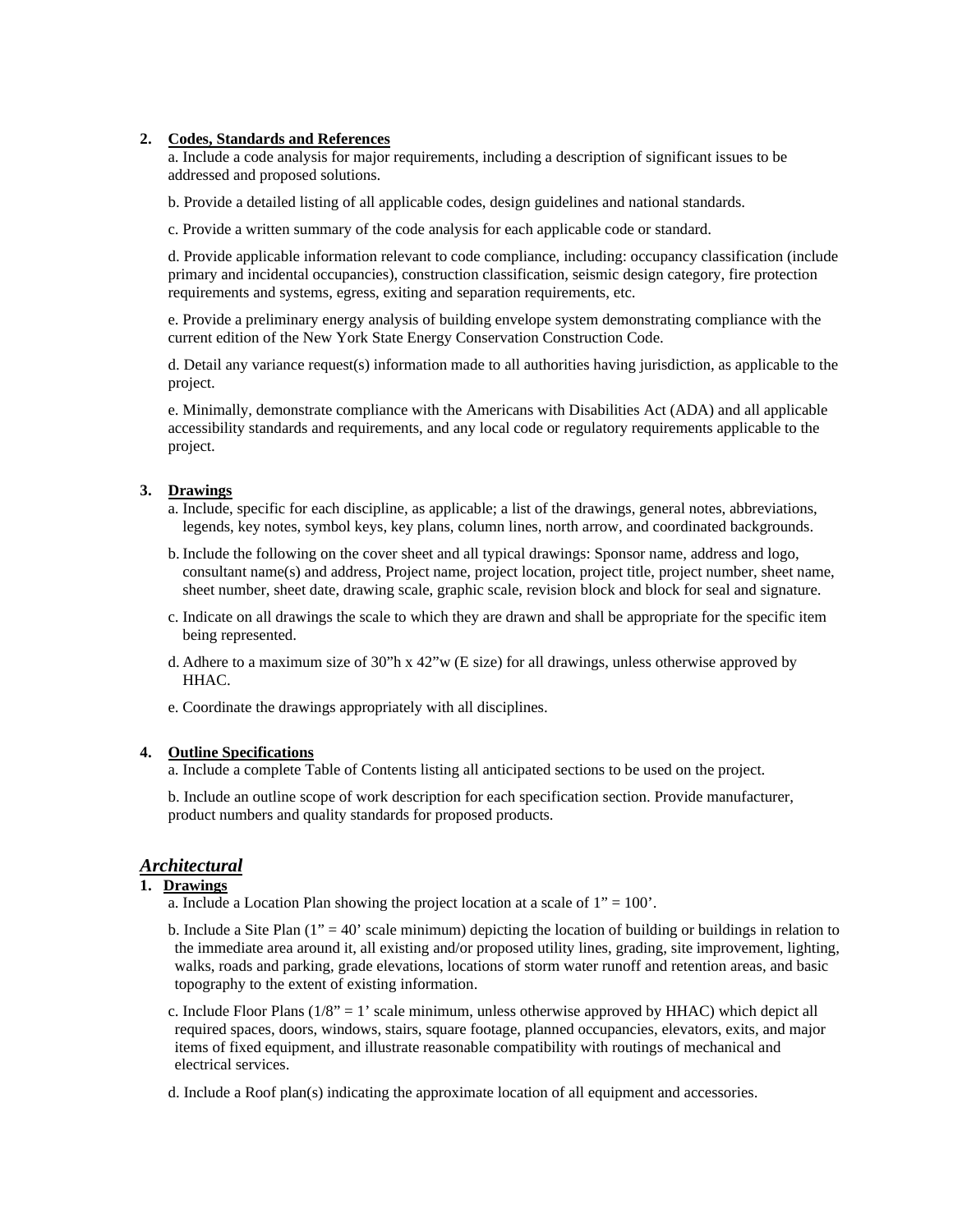e. Include applicable Sections  $(1/4" = 1"$  scale minimum) depicting major cuts in two directions for all structures with basic vertical dimensions. Include key dimensions and material indications.

f. Include Elevations  $(1/8)$ <sup>\*</sup> = 1<sup>°</sup> scale minimum) depicting key dimensions and material indications.

g. Indicate all accessible routes and entrances/exits.

(Note that it is permissible to utilize the architectural drawings to illustrate items from other disciplines, as applicable).

**2. Outline Specifications:** See Requirements for All Disciplines section.

## *Site*

### **1. Narrative**

a. Include a description of the site scope of work consistent with the requirements outlined in Exhibit E of the RFP.

b. Include a general description of the site including its past and current uses, geotechnical features, site features, and current surface drainage patterns as applicable to the work to be performed.

#### **2. Drawings**

a. Include a Site Plan(s),  $(1<sup>n</sup> = 40<sup>n</sup>$  scale minimum) depicting: construction parking locations, all accessible routes and entrances, surface drainage, emergency and fire-fighting equipment routes, and access routes for trucks, buses, trash compactors and haulers, barriers, gates, sign locations, and any other information as applicable to the work to be performed.

b. Identify the location of major site features including site lighting, exterior stairs, sidewalks, retaining walls, and preliminary planting types including site preparations and locations as applicable to the work to be performed.

- c. Identify existing grade contours and topographical survey data, surface drainage, existing paving and other features where applicable.
- d. Identify existing and preliminary utility locations and tie-in locations where applicable.
- e. Identify locations of storm water runoff and retention areas.
- **3. Outline Specifications:** See Requirements for All Disciplines section.

#### *Structural*

## **1. Narrative**

a. Provide a written description of the basic structural systems to be used on the project (foundations, waterproofing, substructure, superstructure, lateral force resisting system, exterior cladding support, etc.). Provide enough detail to fully describe the system to an experienced engineer for review purposes.

#### **2. Drawings**

a. Provide schematic drawing of foundation system including walls, footing, and pile locations.

- b. Provide schematic drawings for the typical steel frame layout including column, beam and girder locations.
- **3. Outline Specifications:** See Requirements for All Disciplines section.

## *Demolition*

- **1. Narrative** 
	- a. Describe the demolition scope of work, including all disciplines as may be applicable.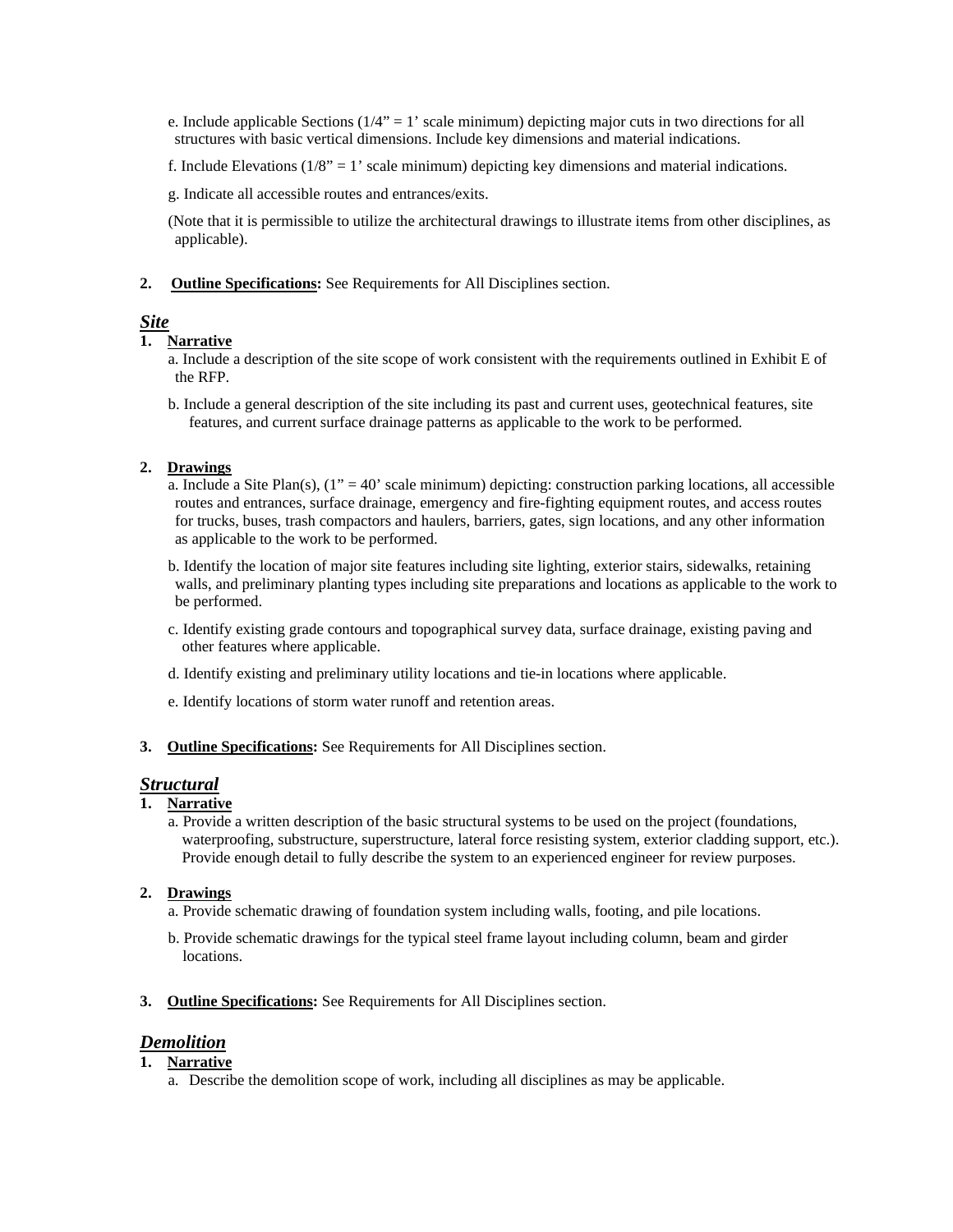## **2. Drawings**

a. Indicate the scope of all demolition work for the project, including site demolition and any other discipline, as applicable (may incorporate into architectural drawings).

**3. Outline Specifications:** See Requirements for All Disciplines section.

## *Electrical*

## **1. Narrative**

a. Define and describe the proposed electrical systems for each of the following (as applicable, but not limited to):

- i) Electrical service and distribution.
- ii) Emergency and standby power.
- iii) A general description of interior and exterior lighting to be used, lighting levels, and controls.
- iv) Electrical requirements for fire alarm equipment (NYC only), telecommunications (voice, data, and CATV) outlets, pathways, backbones, and cable types.
- v) Security.
- vi) CCTV.
- vii) Paging and intercommunication.
- viii) Audiovisual.
- ix) Other alarm systems.
- x) Energy conservation/efficiency opportunities.
- b. When tying into existing systems:
- i) Verify that the existing systems have sufficient capacity to support the new work.
- ii) Clearly describe the utility service connection points and how each service will be obtained from the electric, telephone, and CATV utilities.

## **2. Drawings**

- a. Floor plans (can use architectural sheet) showing:
- i) Electrical, telecommunications, audiovisual, and security rooms and closets.
- ii) Major equipment such as switchgear, switchboards, and transformers.
- b. A Site Plan (can use architectural sheet) showing:
- i) Utility service connection points, routing of services to the building (new and existing), and the location of standby/emergency generator(s).
- **3. Outline Specifications:** See Requirements for All Disciplines section.

## *Environmental*

#### **1. Narrative**

- a. Identify all existing environmental conditions and hazardous materials including, but not limited to, asbestos containing materials (ACM), lead based paint, PCB's, mold contaminated building materials, etc.
- b. Identify known and suspected underground storage tanks, contents, their size and approximate depth below grade, integrity or spill data, and registration status.
- c. Identify other subsurface contamination known or suspected to be present.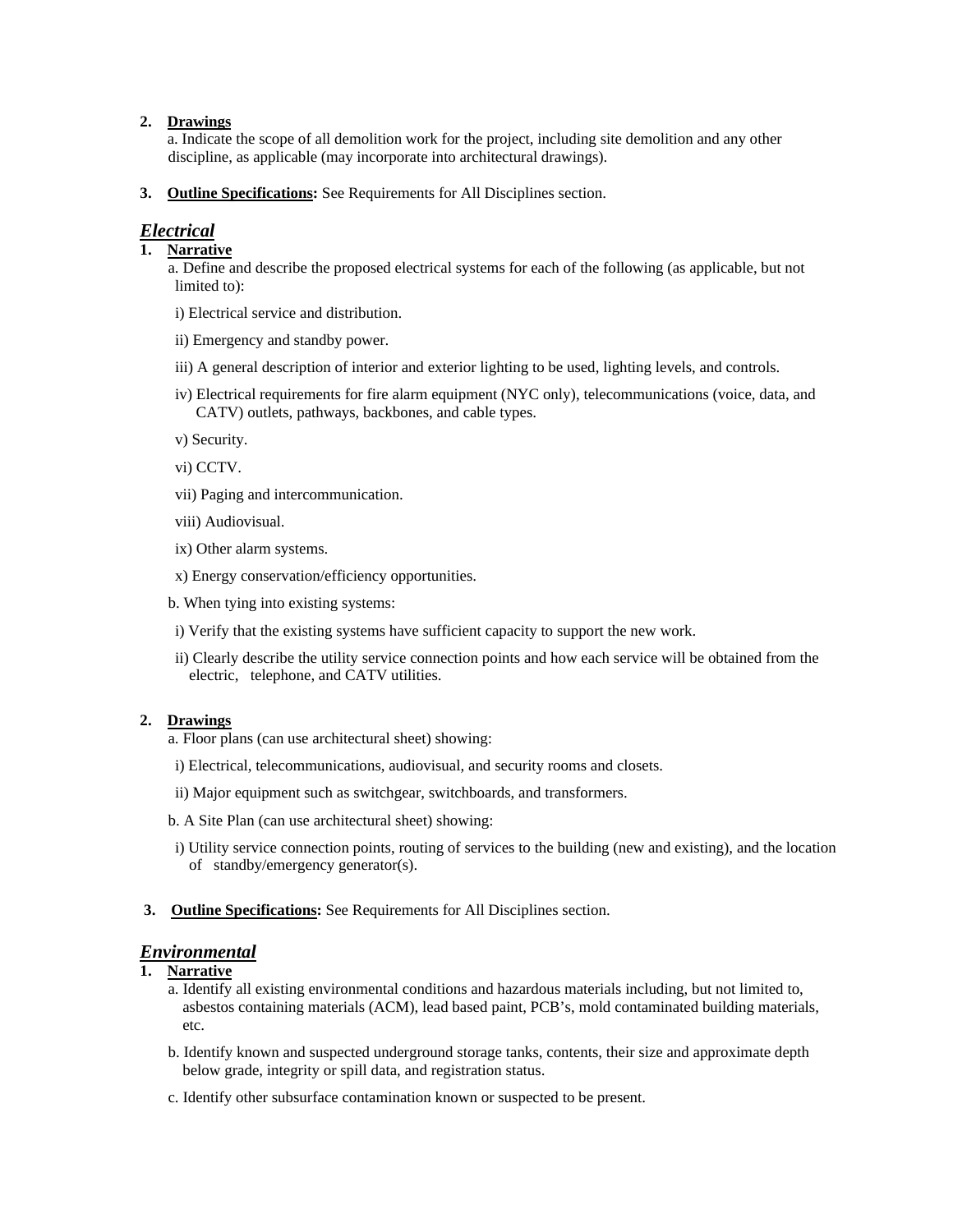- d. Identify the testing that was conducted to verify these materials (including asbestos).
- e. Include a description of all proposed remedial actions to be taken as part of this project.
- f. Include a list of all variances and permits required to perform the work.
- g. Include a description of other environmental considerations including air emissions, ground water, waste water and storm water discharges, solid, hazardous or universal waste expected.
- h. Discuss disturbances of wetlands or natural resources that may require agency approvals.
- i. Provide a hazard assessment of environmental issues affecting the project, including SEQR impacts.
- **2. Outline Specifications:** See Requirements for All Disciplines section.

### *Fire Alarm*

## **1. Narrative**

- a. Provide fire alarm design narrative describing the fire alarm systems to be incorporated into the project.
- b. Describe all code required fire alarm and fire/smoke detection systems and equipment.
- c. Include a description of the existing fire alarm system (if applicable) that will be utilized to provide service for the project.
- **2. Outline Specifications:** See Requirements for All Disciplines section.

#### *Fire Protection*

## **1. Narrative**

- a. Provide a narrative of the scope of fire protection work.
- b. Include general descriptions of all fire protection systems to be incorporated into the project.
- c. Identify anticipated systems:

i) Sprinkler.

- ii) Standpipe.
- iii) Kitchen hood suppression systems.
- iv) Fire pumps.
- v) Tanks.
- d. Describe all code required fire protection systems and equipment.
- **2. Outline Specifications:** See Requirements for All Disciplines section.

## *HVAC*

**1. Narrative** 

a. Provide a narrative of the scope of HVAC work including the system design intent.

- b. Include general descriptions of all major building HVAC components and systems to be incorporated into the project.
- c. Describe consideration of energy conservation/efficiency opportunities.
- **2. Outline Specifications:** See Requirements for All Disciplines section.

#### *Plumbing*